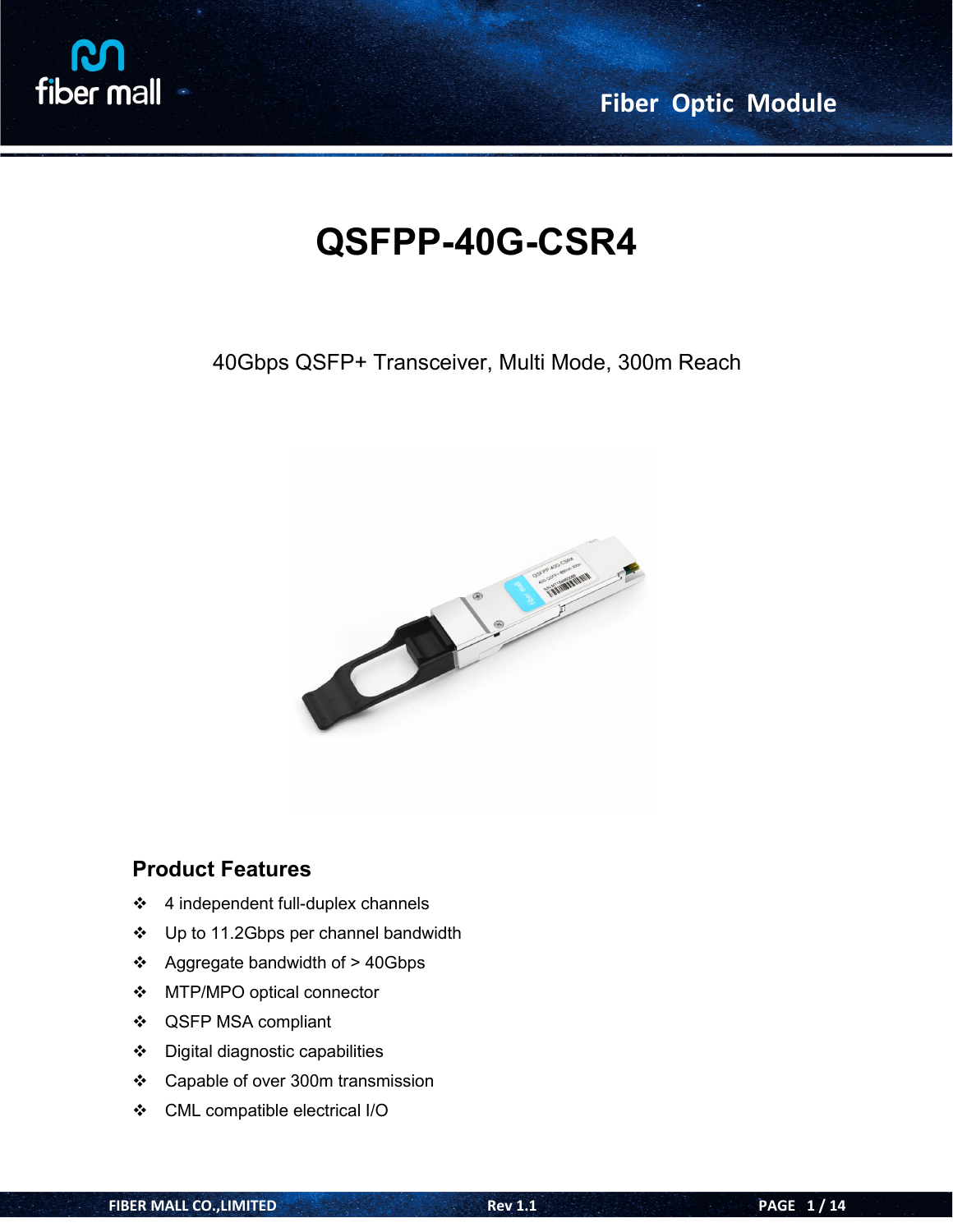

- $\div$  Single +3.3V power supply operating
- $\div$  TX input and RX output CDR retiming
- $\div$  Built-in digital diagnostic functions
- Temperature range: 0°C to 70°C
- ❖ RoHS Compliant Part

### **Applications**

- ❖ Rack to rack
- ❖ Data centers
- ❖ Metro networks
- ❖ Switches and Routers
- Infiniband 4x SDR, DDR, QDR

#### **Description**

The QSFP+ transceivers is a parallel 40Gbps Quad Small Form-factor Pluggable (QSFP) optical module that provides increased port density and total system cost savings. The QSFP full-duplex optical module offers 4 independent transmit and receive channels, each capable of 10Gbps operation for an aggregate bandwidth of 40Gbps 300m.

An optical fiber ribbon cable with an MPO/MTP connector at each end plugs into the QSFP module receptacle. The orientation of the ribbon cable is "keyed" and guide pins are present inside the module's receptacle to ensure proper alignment. The cable usually has no twist (key up to key up) to ensure proper channel to channel alignment. Electrical connection is achieved though a z-pluggable 38-pin IPASS® connector.

The module operates from a single +3.3V power supply and LVCMOS/LVTTL global control signals such as Module Present, Reset, Interrupt and Low Power Mode are available with the modules. A 2-wire serial interface is available to send and receive more complex control signals and to obtain digital diagnostic information. Individual channels can be addressed and unused channels can be shut down for maximum design flexibility.

The QSFP+ transceivers is designed with form factor, optical/electrical connection and digital diagnostic interface according to the QSFP Multi-Source Agreement (MSA). It has been designed to meet the harshest external operating conditions including temperature, humidity and EMI interference. The module offers very high functionality and feature integration, accessible via a two-wire serial interface.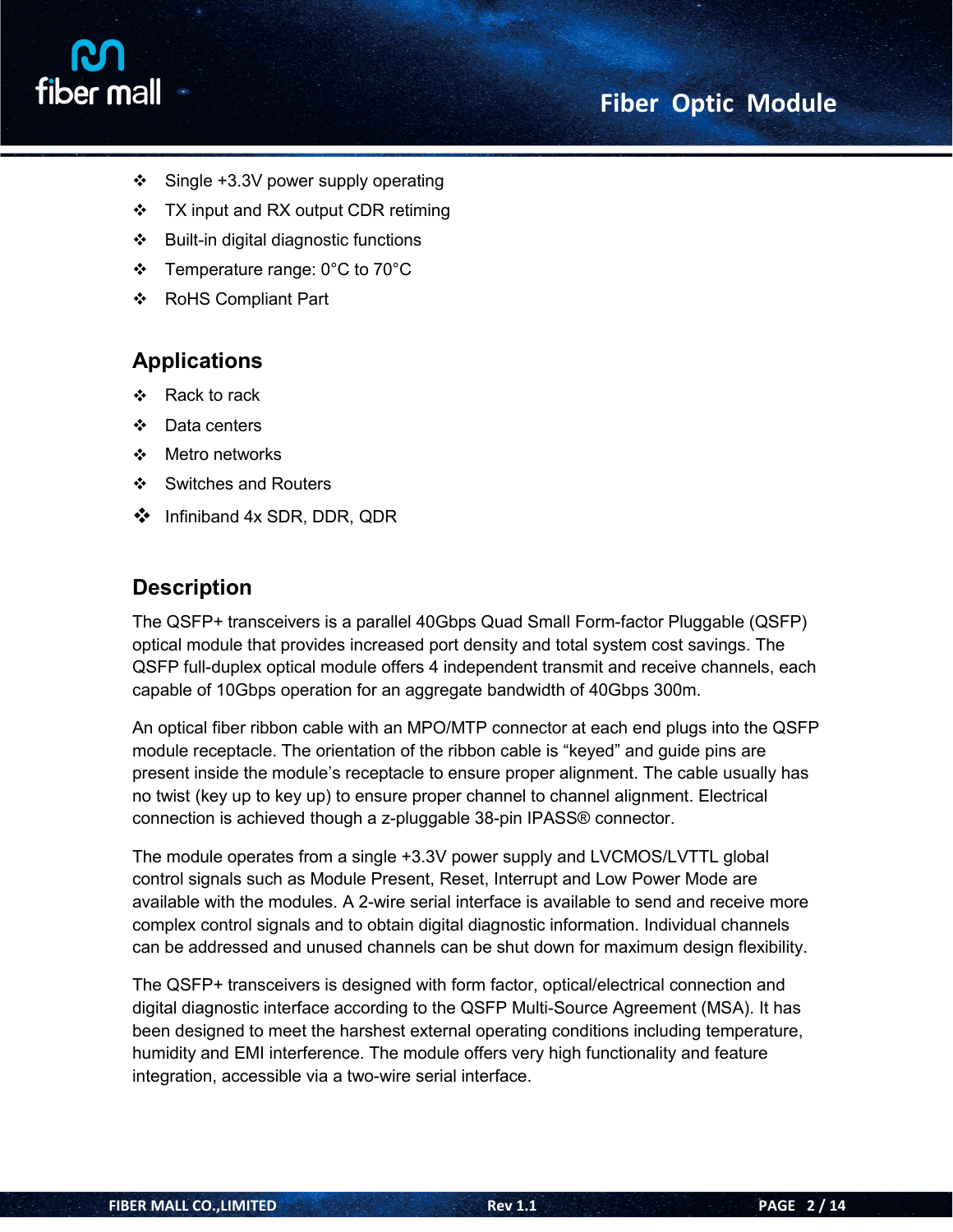### **Absolute Maximum Ratings**

| <b>Parameter</b>         | <b>Symbol</b> | <b>Min</b> | <b>Typical</b> | <b>Max</b> | Unit        |
|--------------------------|---------------|------------|----------------|------------|-------------|
| Storage Temperature      | TS            | -40        |                | $+85$      | $^{\circ}C$ |
| <b>Supply Voltage</b>    | VCCT, R       | $-0.5$     |                |            |             |
| <b>Relative Humidity</b> | RH            | u          |                | 85         | $\%$        |

### **Recommended Operating Environment**

| <b>Parameter</b>           | <b>Symbol</b> | <b>Min</b> | <b>Typical</b> | <b>Max</b> | <b>Unit</b> |
|----------------------------|---------------|------------|----------------|------------|-------------|
| Case operating Temperature | <b>TC</b>     | 0          |                | $+70$      | °C          |
| <b>Supply Voltage</b>      | VCCT, R       | $+3.13$    | 3.3            | $+3.47$    | v           |
| <b>Supply Current</b>      | ICC           |            |                | 1000       | mA          |
| Power Dissipation          | <b>PD</b>     |            |                | 3.5        | W           |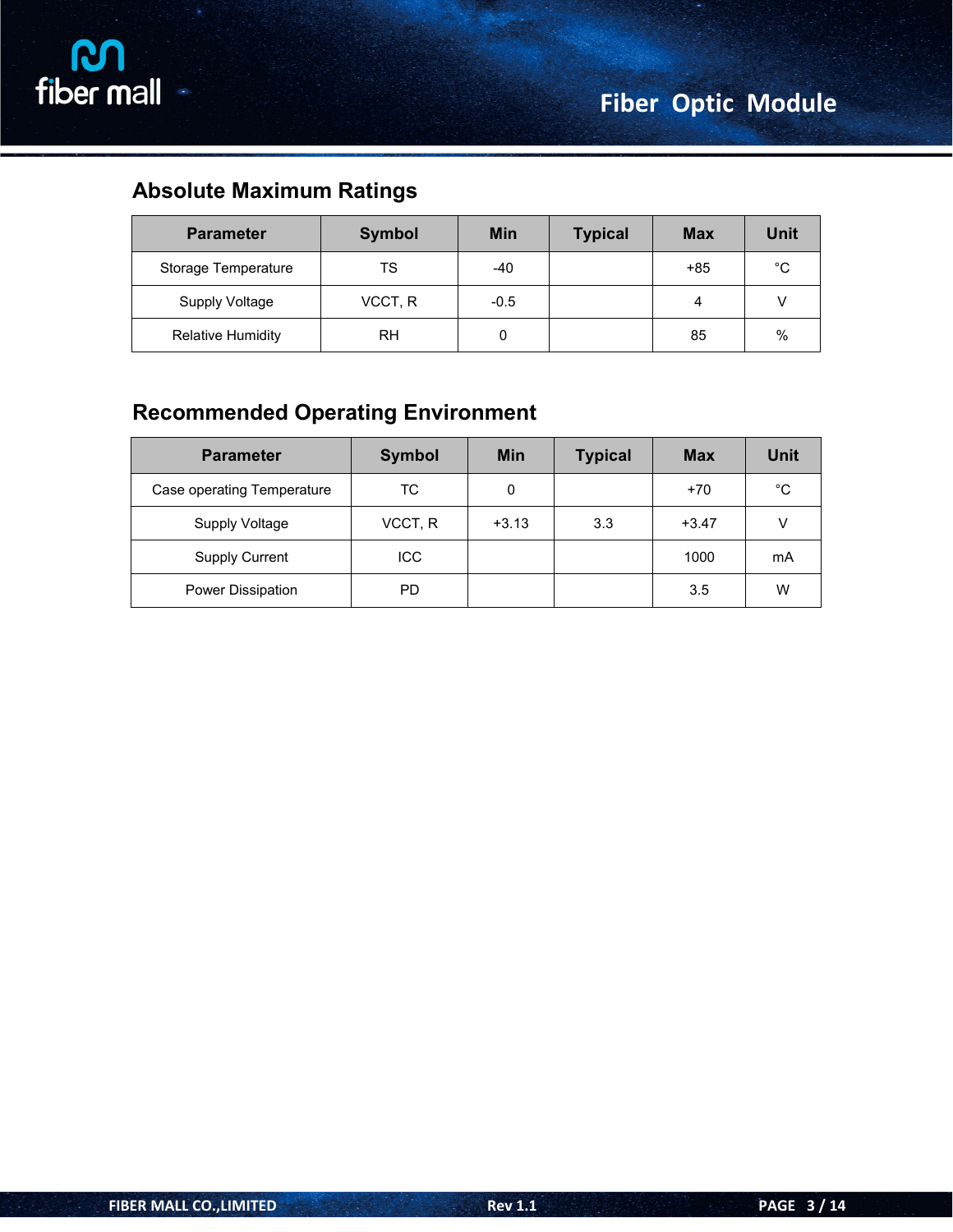### **Electrical Characteristics (TOP = 0 to 70 °C, VCC = 3.13 to 3.47 Volts)**

| <b>Parameter</b>                         | <b>Symbol</b> | <b>Min</b>      | <b>Typical</b> | <b>Max</b>     | <b>Unit</b>  | <b>Note</b>  |
|------------------------------------------|---------------|-----------------|----------------|----------------|--------------|--------------|
| Data Rate per Channel                    |               | $\blacksquare$  | 10.3125        | 11.2           | Gbps         |              |
|                                          |               |                 |                |                |              |              |
| Power Consumption                        |               | $\blacksquare$  | 2.5            | 3.5            | W            |              |
| <b>Supply Current</b>                    | Icc           |                 | 0.75           | 1.0            | $\mathsf{A}$ |              |
| Control I/O Voltage-High                 | VIH           | 2.0             |                | Vcc            | $\vee$       |              |
| Control I/O Voltage-Low                  | VIL           | $\pmb{0}$       |                | 0.7            | $\vee$       |              |
| Inter-Channel Skew                       | <b>TSK</b>    |                 |                | 150            | Ps           |              |
| <b>RESETL Duration</b>                   |               |                 | 10             |                | Us           |              |
| RESETL De-assert time                    |               |                 |                | 100            | ms           |              |
| Power On Time                            |               |                 |                | 100            | ms           |              |
| <b>Transmitter</b>                       |               |                 |                |                |              |              |
| Single Ended Output<br>Voltage Tolerance |               | 0.3             |                | $\overline{4}$ | $\vee$       | $\mathbf{1}$ |
| Common mode Voltage<br>Tolerance         |               | 15              |                |                | mV           |              |
| Transmit Input Diff Voltage              | VI            | 120             |                | 1200           | mV           |              |
| <b>Transmit Input Diff</b><br>Impedance  | ZIN           | 80              | 100            | 120            |              |              |
| Data Dependent Input Jitter              | <b>DDJ</b>    |                 |                | 0.1            | UI           |              |
| Data Input Total Jitter                  | TJ            |                 |                | 0.28           | UI           |              |
|                                          |               | <b>Receiver</b> |                |                |              |              |
| Single Ended Output<br>Voltage Tolerance |               | 0.3             |                | $\overline{4}$ | $\vee$       |              |
| Rx Output Diff Voltage                   | Vo            |                 | 600            | 800            | mV           |              |
| Rx Output Rise and Fall<br>Voltage       | Tr/Tf         |                 |                | 35             | ps           | $\mathbf{1}$ |
| <b>Total Jitter</b>                      | TJ            |                 |                | 0.7            | UI           |              |
| Deterministic Jitter                     | <b>DJ</b>     |                 |                | 0.42           | UI           |              |

**Note 1:** 20~80%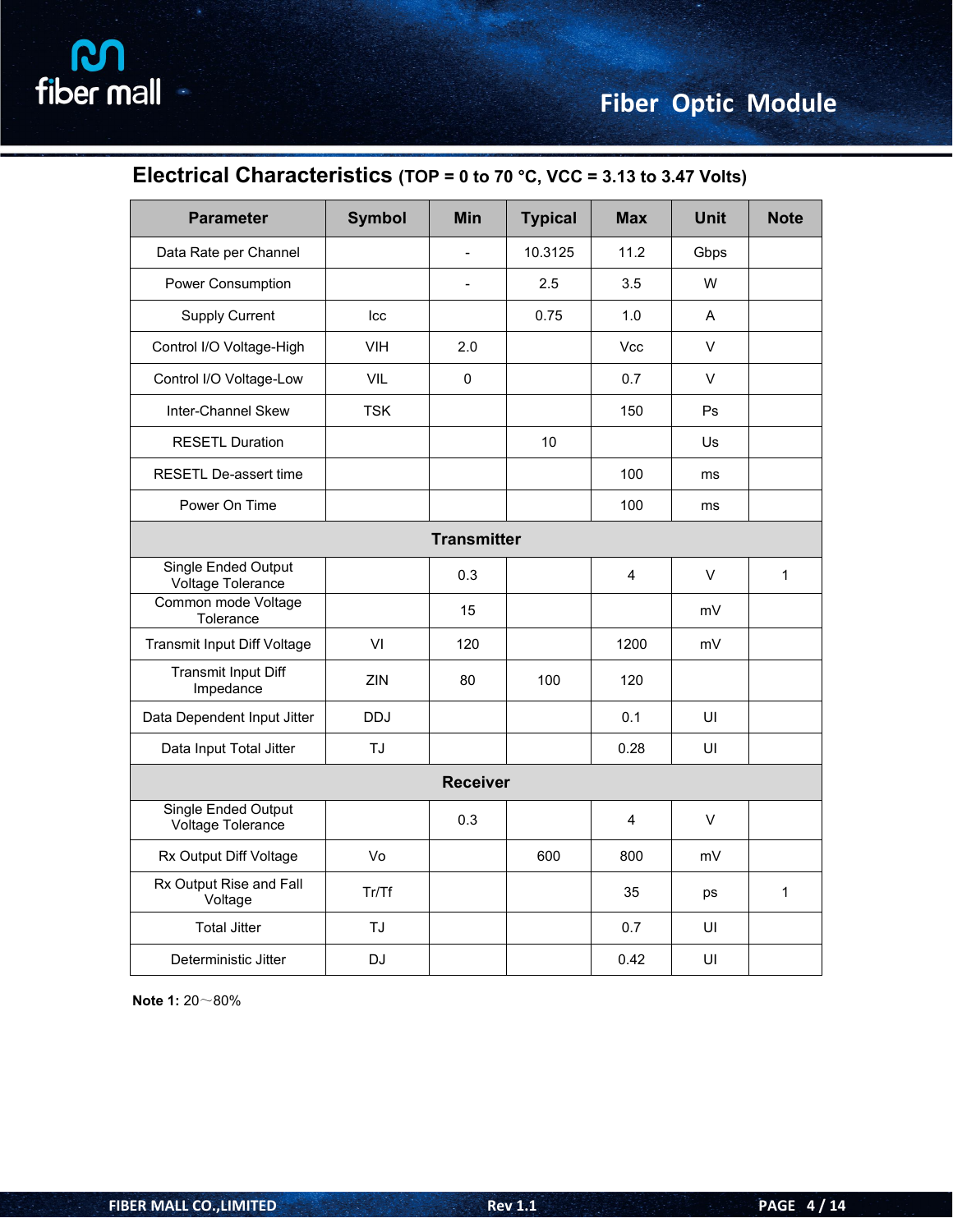| <b>Parameter</b>                  | <b>Symbol</b> | <b>Min</b>      | <b>Typical</b> | <b>Max</b> | <b>Unit</b>     | <b>Note</b> |  |
|-----------------------------------|---------------|-----------------|----------------|------------|-----------------|-------------|--|
| <b>Transmitter</b>                |               |                 |                |            |                 |             |  |
| Optical Wavelength                | $\lambda$     | 840             |                | 860        | nm              |             |  |
| RMS Spectral Width                | Pm            |                 | 0.5            | 0.65       | nm              |             |  |
| Average Optical Power per Channel | Pavg          | -8              | $-2.5$         | $+1.0$     | dB <sub>m</sub> |             |  |
| Laser Off Power Per Channel       | Poff          |                 |                | $-30$      | dB <sub>m</sub> |             |  |
| <b>Optical Extinction Ratio</b>   | ER            | 3.5             |                |            | dB              |             |  |
| <b>Relative Intensity Noise</b>   | Rin           |                 |                | $-128$     | dB/HZ           | 1           |  |
| Optical Return Loss Tolerance     |               |                 |                | 12         | dB              |             |  |
|                                   |               | <b>Receiver</b> |                |            |                 |             |  |
| <b>Optical Center Wavelength</b>  | λC            | 840             |                | 860        | nm              |             |  |
| Receiver Sensitivity per Channel  | R.            |                 | $-13$          |            | dB <sub>m</sub> |             |  |
| Maximum Input Power               | <b>PMAX</b>   | $+0.5$          |                |            | dBm             |             |  |
| Receiver Reflectance              | <b>Rrx</b>    |                 |                | $-12$      | dB              |             |  |
| <b>LOS De-Assert</b>              | <b>LOSD</b>   |                 |                | $-14$      | dB <sub>m</sub> |             |  |
| <b>LOS Assert</b>                 | <b>LOSA</b>   | $-30$           |                |            | dB <sub>m</sub> |             |  |
| <b>LOS Hysteresis</b>             | <b>LOSH</b>   | 0.5             |                |            | dB              |             |  |

#### **Optical Parameters (TOP = 0 to 70 °C, VCC = 3.0 to 3.6 Volts)**

**Note 1:** 12dB Reflection

#### **Diagnostic Monitoring Interface**

Digital diagnostics monitoring function is available on all  $QSFP+ SR4$ . A 2-wire serial interface provides user to contact with module. The structure of the memory is shown in flowing. The memory space is arranged into a lower, single page, address space of 128 bytes and multiple upper address space pages. This structure permits timely access to addresses in the lower page, such as Interrupt Flags and Monitors. Less time critical time entries, such as serial ID information and threshold settings, are available with the Page Select function. The interface address used is A0xh and is mainly used for time critical data like interrupt handling in order to enable a one-time-read for all data related to an interrupt situation. After an interrupt, IntL, has been asserted, the host can read out the flag field to determine the affected channel and type of flag.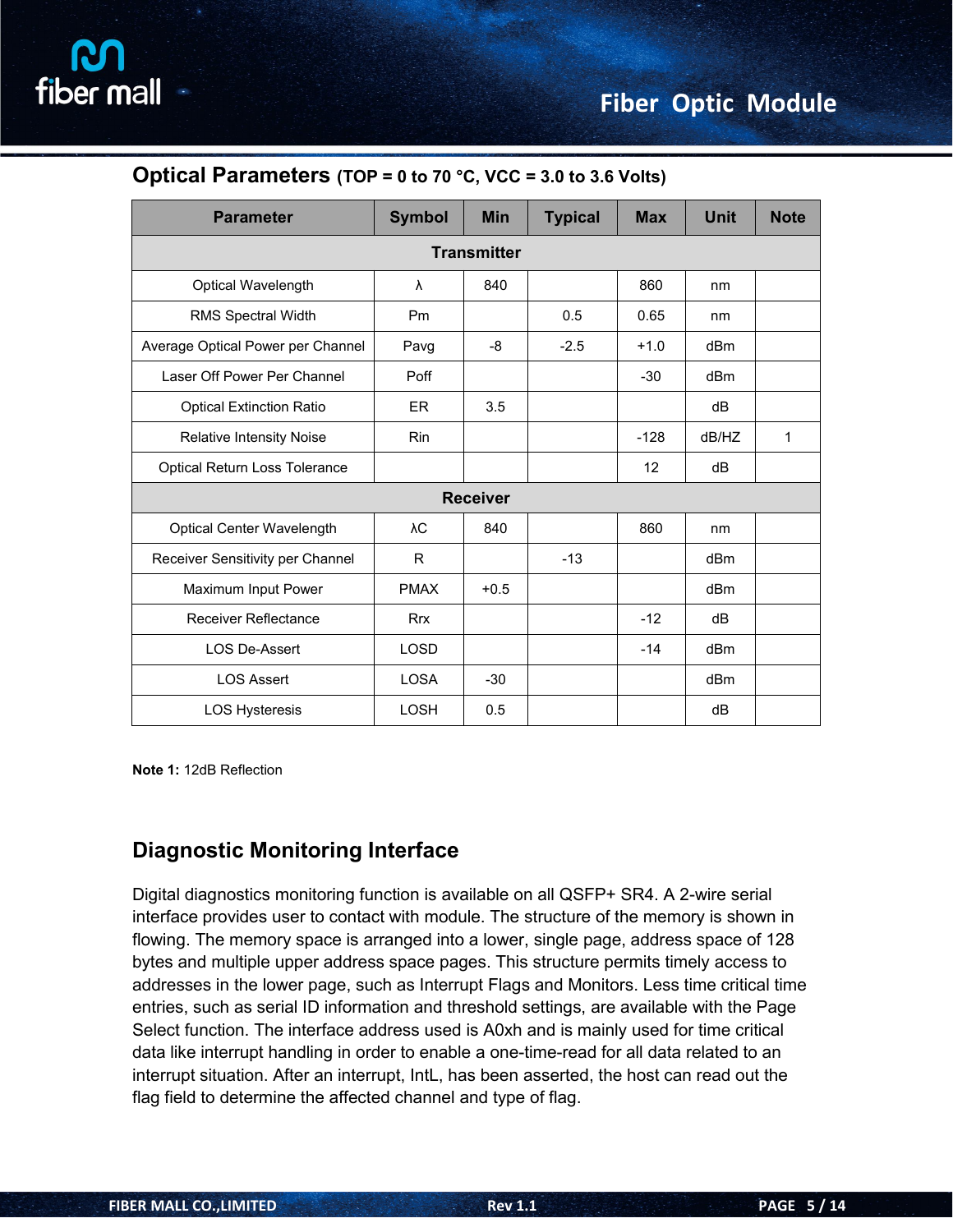| <b>Byte Address</b> | Description                        | Type       |
|---------------------|------------------------------------|------------|
| 0                   | Identifier (1 Byte)                | Read Only  |
| $1-2$               | Status (2 Bytes)                   | Read Only  |
| $3-21$              | Interrupt Flags (31 Bytes)         | Read Only  |
| $22 - 33$           | Module Monitors (12 Bytes)         | Read Only  |
| 34-81               | Channel Monitors (48 Bytes)        | Read Only  |
| 82-85               | Reserved (4 Bytes)                 | Read Only  |
| 86-97               | Control (12 Bytes)                 | Read/Write |
| 98-99               | Reserved (2 Bytes)                 | Read/Write |
| 100-106             | Module and Channel Masks (7 Bytes) | Read/Write |
| 107-118             | Reserved (12 Bytes)                | Read/Write |
| 119-122             | Reserved (4 Bytes)                 | Read/Write |
| 123-126             | Reserved (4 Bytes)                 | Read/Write |
| 127                 | Page Select Byte                   | Read/Write |

| <b>Byte Address</b> | <b>Description</b>           | Type       |
|---------------------|------------------------------|------------|
| 128-175             | Module Thresholds (48 Bytes) | Read Only  |
| 176-223             | Reserved (48 Bytes)          | Read Only  |
| 224-225             | Reserved (2 Bytes)           | Read Only  |
| 226-239             | Reserved (14 Bytes)          | Read/Write |
| 240-241             | Channel Controls (2 Bytes)   | Read/Write |
| 242-253             | Reserved (12 Bytes)          | Read/Write |
| 254-255             | Reserved (2 Bytes)           | Read/Write |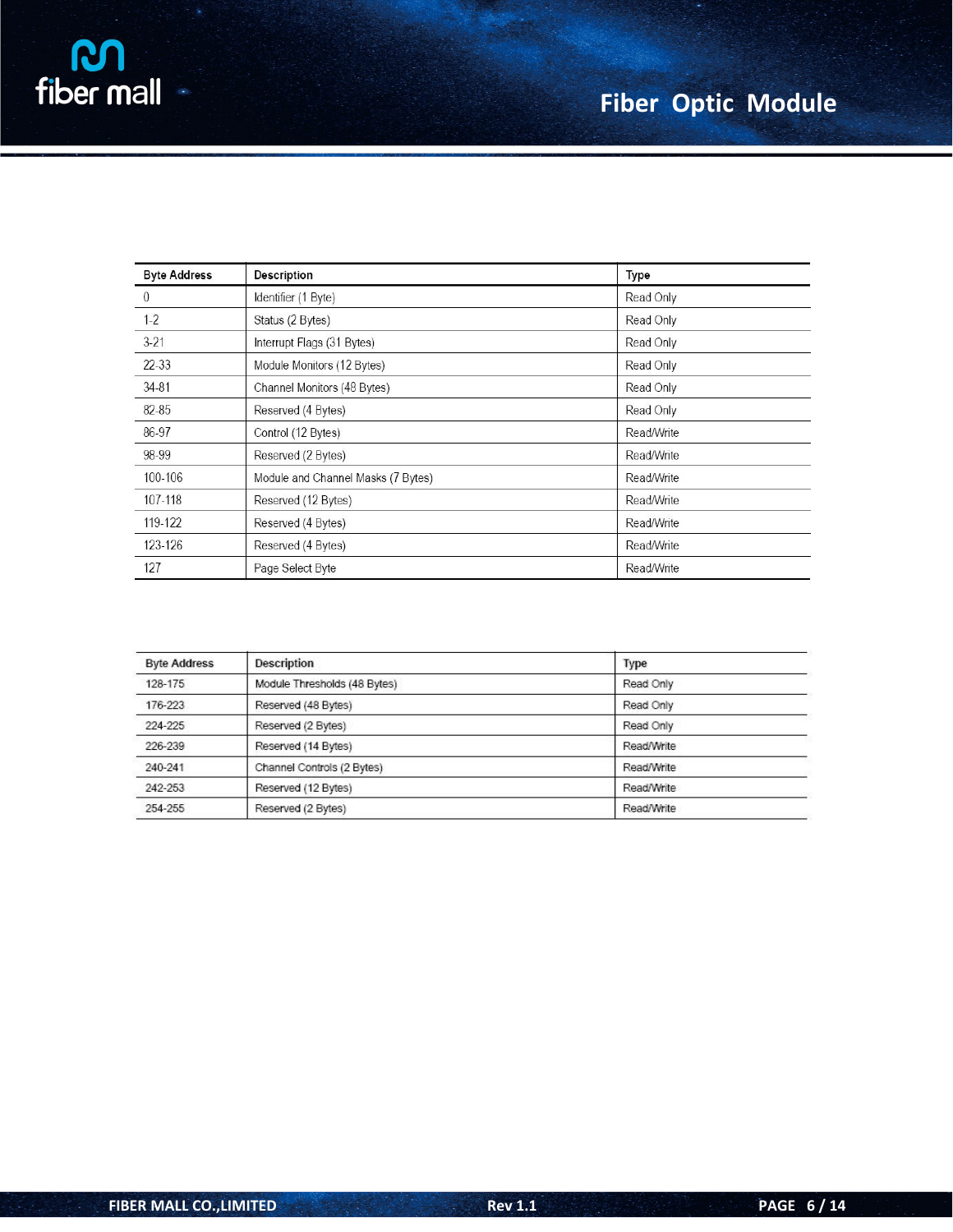

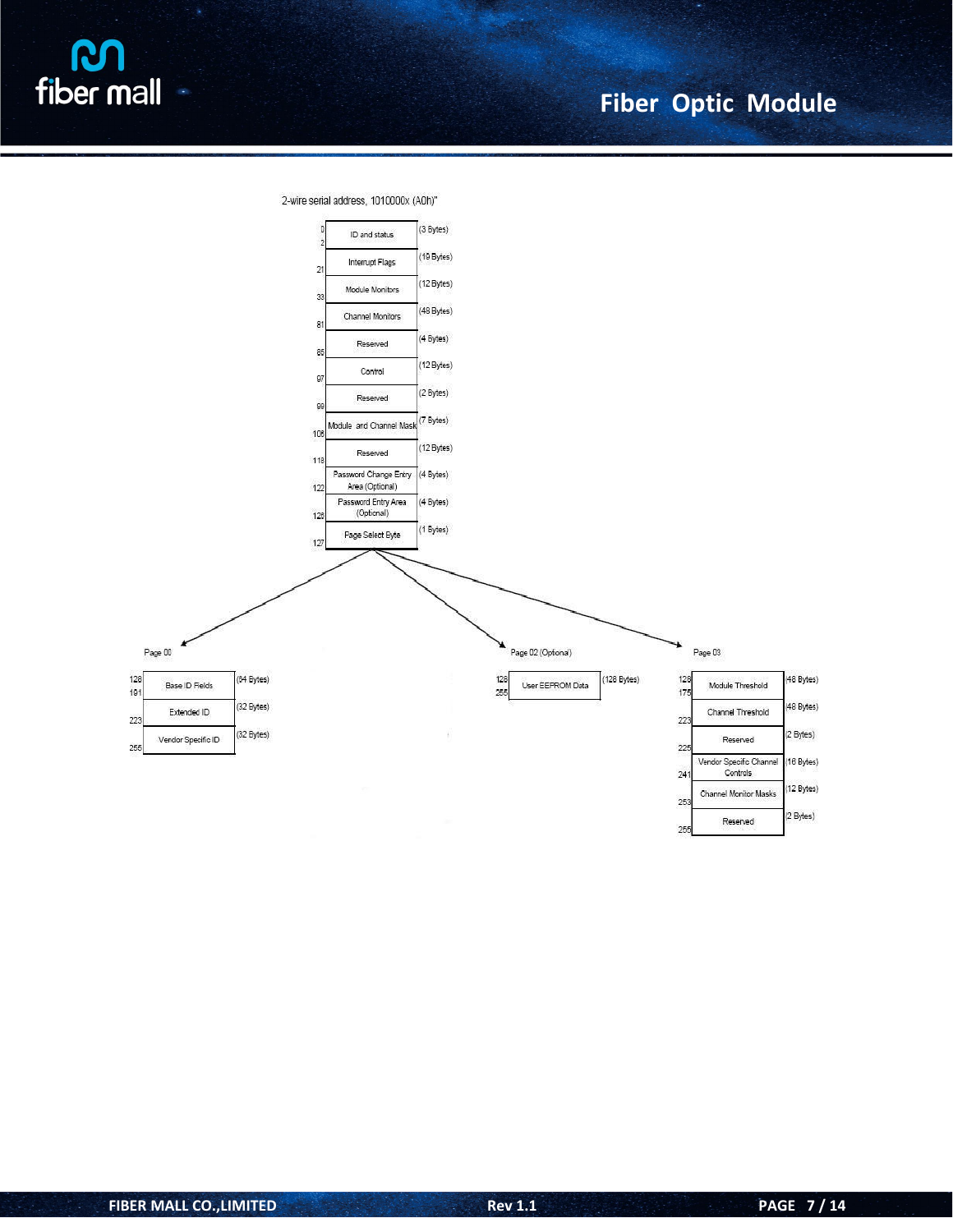| <b>Address</b> | Name                                    | Description                                                                                                       |
|----------------|-----------------------------------------|-------------------------------------------------------------------------------------------------------------------|
| 128            | Identifier (1 Byte)                     | Identifier Type of serial transceiver                                                                             |
| 129            | Ext. Identifier (1 Byte)                | Extended identifier of serial transceiver                                                                         |
| 130            | Connector (1 Byte)                      | Code for connector type                                                                                           |
| 131-138        | Transceiver (8 Bytes)                   | Code for electronic compatibility or optical compatibility                                                        |
| 139            | Encoding (1 Byte)                       | Code for serial encoding algorithm                                                                                |
| 140            | BR, nominal (1 Byte)                    | Nominal bit rate, units of 100 Mbits/s                                                                            |
| 141            | Extended RateSelect Compliance (1 Byte) | Tags for Extended RateSelect compliance                                                                           |
| 142            | Length SMF (1 Byte)                     | Link length supported for SM fiber in km                                                                          |
| 143            | Length E-50 um (1 Byte)                 | Link length supported for EBW 50/125 um fiber, units of 2 m                                                       |
| 144            | Length 50 um (1 Byte)                   | Link length supported for 50/125 um fiber, units of 1 m                                                           |
| 145            | Length 62.5 um (1 Byte)                 | Link length supported for 62.5/125um fiber, units of 1 m                                                          |
| 146            | Length copper (1 Byte)                  | Link length supported for copper, units of 1 m                                                                    |
| 147            | Device Tech (1 Byte)                    | Device technology                                                                                                 |
| 148-163        | Vendor name (16 Bytes)                  | QSFP vendor name (ASCII)                                                                                          |
| 164            | Extended Transceiver (1 Byte)           | Extended Transceiver Codes for InfiniBand <sup>T</sup>                                                            |
| 165-167        | Vendor OUI (3 Bytes)                    | QSFP vendor IEEE vendor company ID                                                                                |
| 168-183        | Vendor PN (16 Bytes)                    | Part number provided by QSFP vendor (ASCII)                                                                       |
| 184-185        | Vendor rev (2 Bytes)                    | Revision level for part number provided by vendor (ASCII)                                                         |
| 186-187        | Wavelength (2 Bytes)                    | Nominal laser wavelength (Wavelength = value / 20 in nm)                                                          |
| 188-189        | Wavelength Tolerance (2 Bytes)          | Guaranteed range of laser wavelength (+/- value) from Nominal wavelength<br>(Wavelength Tol. = value / 200 in nm) |
| 190            | Max Case Temp (1 Byte)                  | Maximum Case Temperature in Degrees C                                                                             |
| 191            | CC_BASE (1 Byte)                        | Check code for Base ID fields (addresses 128-190)                                                                 |
| 192-195        | Options (4 Bytes)                       | Rate Select, TX Disable, TX Fault, LOS                                                                            |
| 196-211        | Vendor SN (16 Bytes)                    | Serial number provided by vendor (ASCII)                                                                          |
| 212-219        | Date code (8 Bytes)                     | Vendor's manufacturing date code                                                                                  |
| 220            | Diagnostic Monitoring Type (1 Byte)     | Indicates which type of diagnostic monitoring is implemented                                                      |
| 221            | Enhanced Options (1 Byte)               | Indicates which optional enhanced features are implemented                                                        |
| 222            | Reserved (1 Byte)                       | Reserved                                                                                                          |
| 223            | CC_EXT                                  | Check code for the Extended ID Fields (addresses 192-222)                                                         |
| 224-255        | Vendor Specific (32 Bytes)              | Vendor Specific EEPROM                                                                                            |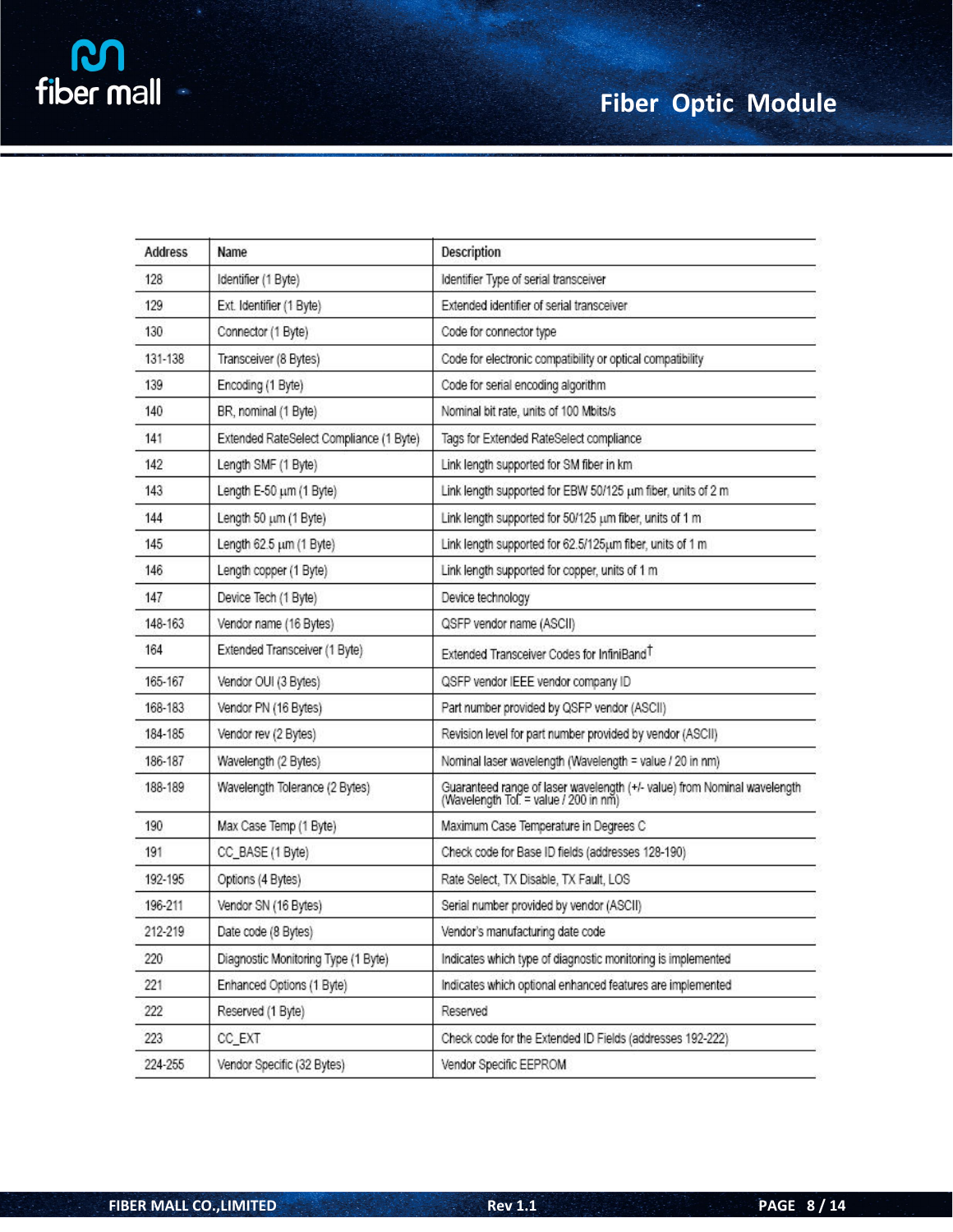## **Timing for Soft Control and Status Functions**

| <b>Parameter</b>                                  | <b>Symbol</b> | <b>Max</b> | <b>Unit</b> | <b>Conditions</b>                                                                                                                                                             |
|---------------------------------------------------|---------------|------------|-------------|-------------------------------------------------------------------------------------------------------------------------------------------------------------------------------|
| Initialization Time                               | t_init        | 2000       | ms          | Time from power on1, hot plug or rising edge of<br>Reset until the module is fully functional2                                                                                |
| Reset Init Assert<br>Time                         | t_reset_init  | 2          | μs          | A Reset is generated by a low level longer than<br>the minimum reset pulse time present on the<br>ResetL pin.                                                                 |
| <b>Serial Bus</b><br>Hardware Ready<br>Time       | t_serial      | 2000       | ms          | Time from power on1 until module responds to<br>data transmission over the 2-wire serial bus                                                                                  |
| Monitor Data Ready<br>Time                        | t_data        | 2000       | ms          | Time from power on1 to data not ready, bit 0 of<br>Byte 2, deasserted and IntL asserted                                                                                       |
| <b>Reset Assert Time</b>                          | t_reset       | 2000       | ms          | Time from rising edge on the ResetL pin until the<br>module is fully functional2                                                                                              |
| <b>LPMode Assert</b><br>Time                      | ton_LPMode    | 100        | μs          | Time from assertion of LPMode (Vin:LPMode<br>=Vih) until module power consumption enters<br>lower Power Level                                                                 |
| IntL Assert Time                                  | ton_IntL      | 200        | ms          | Time from occurrence of condition triggering IntL<br>until Vout: IntL = Vol                                                                                                   |
| IntL Deassert Time                                | toff_IntL     | 500        | μs          | toff IntL 500 µs Time from clear on read3<br>operation of associated flag until Vout:IntL = Voh.<br>This includes deassert times for Rx LOS, Tx<br>Fault and other flag bits. |
| <b>Rx LOS Assert Time</b>                         | ton_los       | 100        | ms          | Time from Rx LOS state to Rx LOS bit set and<br>IntL asserted                                                                                                                 |
| Flag Assert Time                                  | ton_flag      | 200        | ms          | Time from occurrence of condition triggering flag<br>to associated flag bit set and IntL asserted                                                                             |
| <b>Mask Assert Time</b>                           | ton_mask      | 100        | ms          | Time from mask bit set4 until associated IntL<br>assertion is inhibited                                                                                                       |
| Mask De-assert<br>Time                            | toff mask     | 100        | ms          | Time from mask bit cleared4 until associated<br>IntlL operation resumes                                                                                                       |
| ModSelL Assert<br>Time                            | ton ModSelL   | 100        | μs          | Time from assertion of ModSelL until module<br>responds to data transmission over the 2-wire<br>serial bus                                                                    |
| ModSelL Deassert<br>Time                          | toff ModSelL  | 100        | μs          | Time from deassertion of ModSelL until the<br>module does not respond to data transmission<br>over the 2-wire serial bus                                                      |
| Power over-ride or<br>Power-set Assert<br>Time    | ton Pdown     | 100        | ms          | Time from P Down bit set 4 until module power<br>consumption enters lower Power Level                                                                                         |
| Power_over-ride or<br>Power-set De-assert<br>Time | toff Pdown    | 300        | ms          | Time from P_Down bit cleared4 until the module<br>is fully functional3                                                                                                        |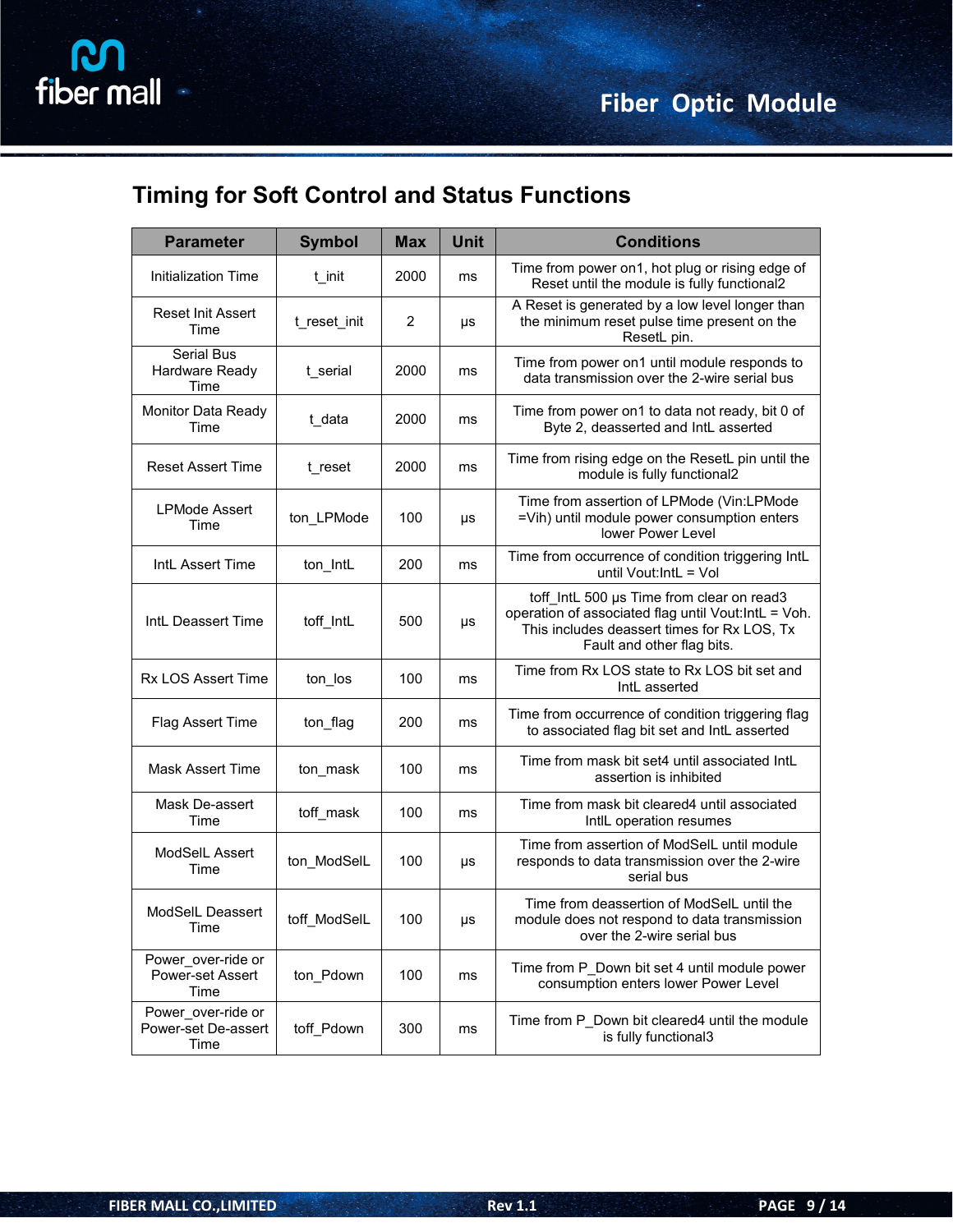

#### **Note**:

1. Power on is defined as the instant when supply voltages reach and remain at or above the minimum specified value.

- 2. Fully functional is defined as IntL asserted due to data not ready bit, bit 0 byte 2 de-asserted.
- 3. Measured from falling clock edge after stop bit of read transaction.
- 4. Measured from falling clock edge after stop bit of write transaction.



#### **Transceiver Block Diagram**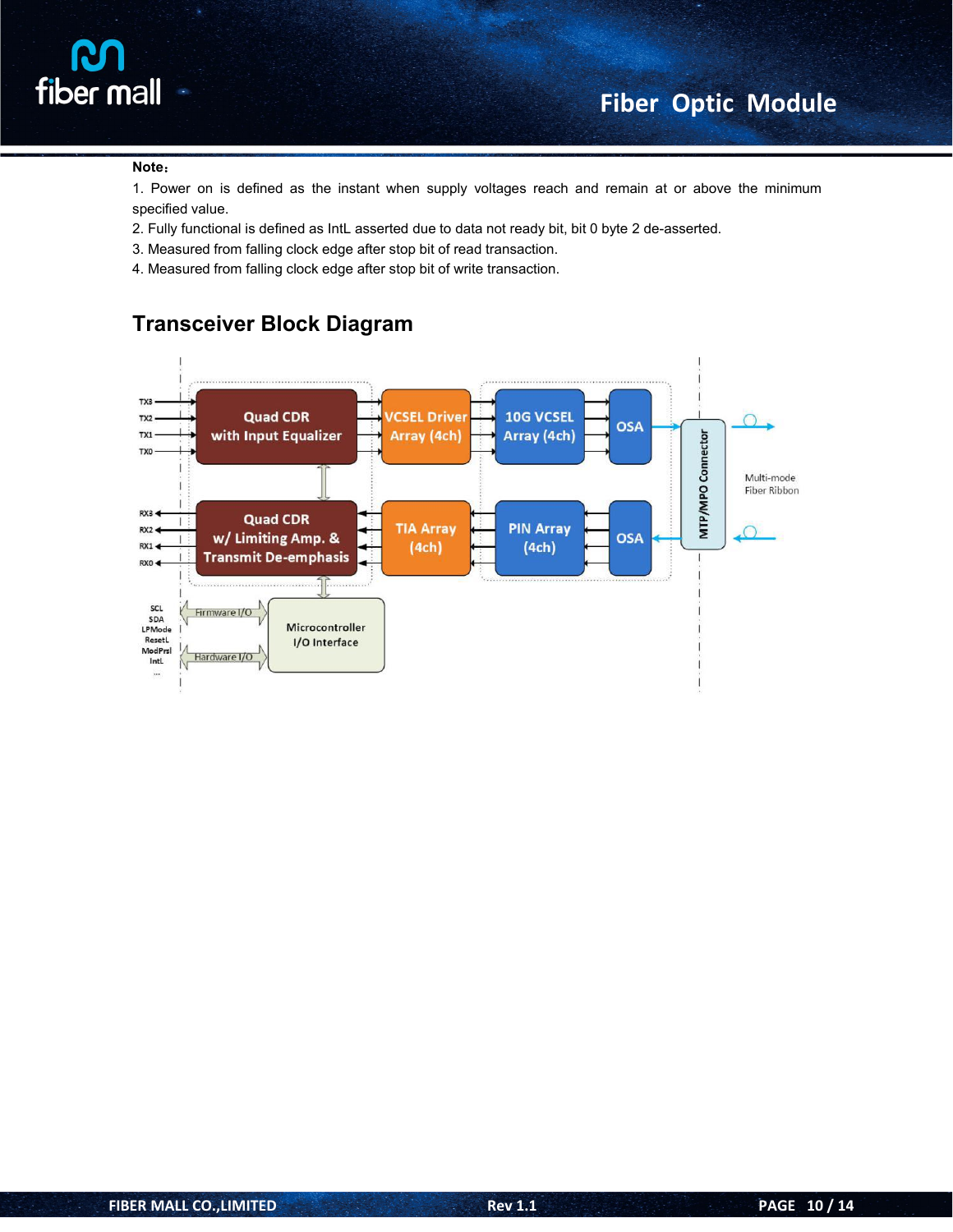

#### **Pin Assignment**



#### **Diagram of Host Board Connector Block Pin Numbers and Name**

### **Pin Description**

| Pin | Logic      | <b>Symbol</b> | <b>Name/Description</b>              | <b>Note</b>    |
|-----|------------|---------------|--------------------------------------|----------------|
| 1   |            | <b>GND</b>    | Ground                               |                |
| 2   | CML-I      | Tx2n          | Transmitter Inverted Data Input      |                |
| 3   | CML-I      | Tx2p          | Transmitter Non-Inverted Data output |                |
| 4   |            | <b>GND</b>    | Ground                               | 1              |
| 5   | CML-I      | Tx4n          | Transmitter Inverted Data Output     |                |
| 6   | CML-I      | Tx4p          | Transmitter Non-Inverted Data Output |                |
| 7   |            | <b>GND</b>    | Ground                               | $\mathbf{1}$   |
| 8   | LVTTL-I    | ModSelL       | Module Select                        |                |
| 9   | LVTTL-I    | ResetL        | Module Reset                         |                |
| 10  |            | VccRx         | +3.3V Power Supply Receiver          | $\overline{2}$ |
| 11  | LVCMOS-I/O | <b>SCL</b>    | 2-Wire Serial Interface Clock        |                |
| 12  | LVCMOS-I/O | <b>SDA</b>    | 2-Wire Serial Interface Data         |                |
| 13  |            | <b>GND</b>    | Ground                               | 1              |
| 14  | CML-O      | Rx3p          | Receiver Inverted Data Output        |                |
| 15  | CML-O      | Rx3n          | Receiver Non-Inverted Data Output    |                |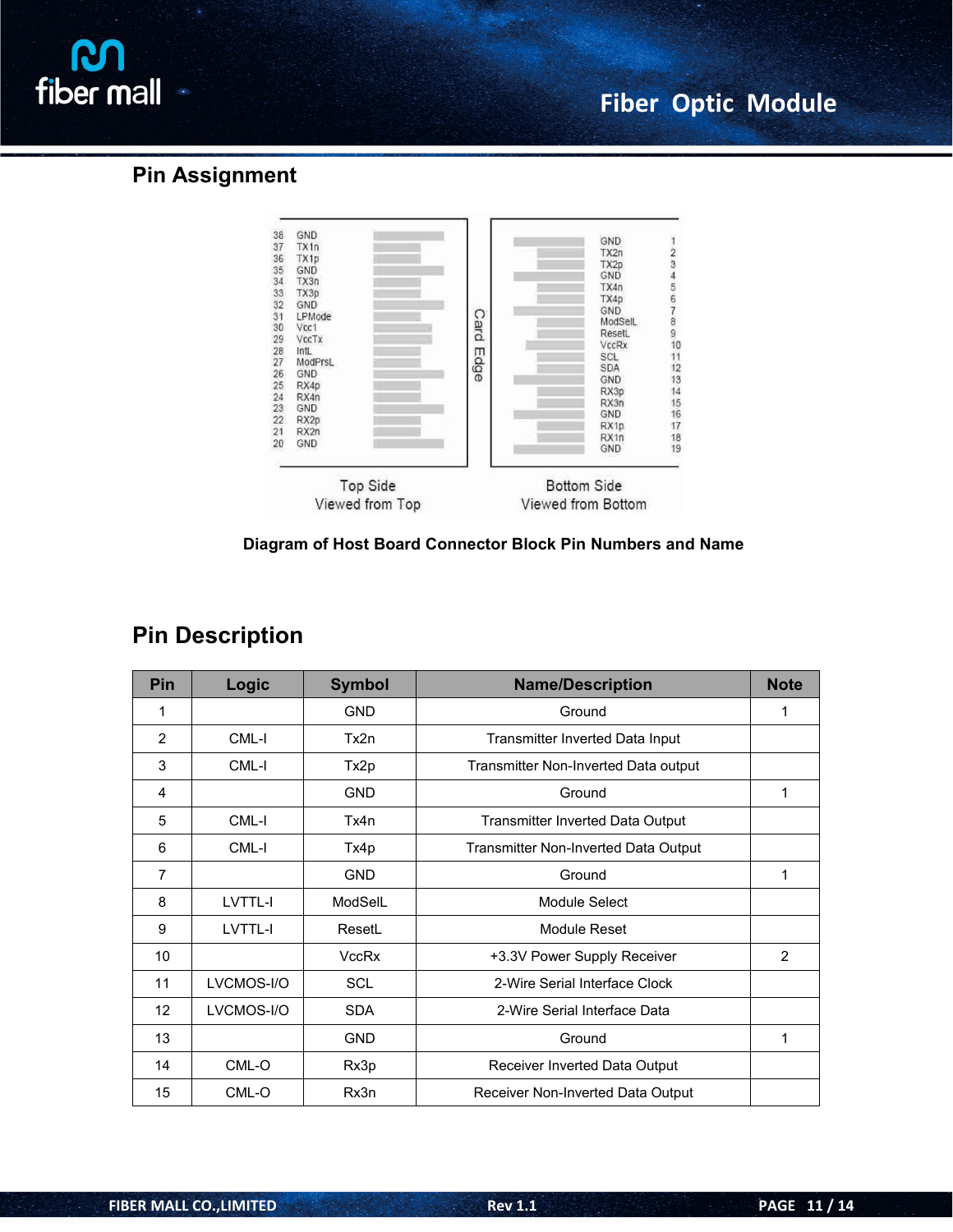|  | fiber mall |  |  |
|--|------------|--|--|
|  |            |  |  |
|  |            |  |  |
|  |            |  |  |
|  |            |  |  |
|  |            |  |  |
|  |            |  |  |

| 16 |         | <b>GND</b>   | Ground                               | 1              |
|----|---------|--------------|--------------------------------------|----------------|
| 17 | CML-O   | Rx1p         | Receiver Inverted Data Output        |                |
| 18 | CML-O   | Rx1n         | Receiver Non-Inverted Data Output    |                |
| 19 |         | <b>GND</b>   | Ground                               | $\mathbf{1}$   |
| 20 |         | <b>GND</b>   | Ground                               | $\mathbf 1$    |
| 21 | CML-O   | Rx2n         | Receiver Inverted Data Output        |                |
| 22 | CML-O   | Rx2p         | Receiver Non-Inverted Data Output    |                |
| 23 |         | <b>GND</b>   | Ground                               | $\mathbf 1$    |
| 24 | CML-O   | Rx4n         | Receiver Inverted Data Output        |                |
| 25 | CML-O   | Rx4p         | Receiver Non-Inverted Data Output    |                |
| 26 |         | <b>GND</b>   | Ground                               | $\mathbf{1}$   |
| 27 | LVTTL-O | ModPrsL      | Module Present                       |                |
| 28 | LVTTL-O | IntL         | Interrupt                            |                |
| 29 |         | <b>VccTx</b> | +3.3V Power Supply Transmitter       | $\overline{2}$ |
| 30 |         | Vcc1         | +3.3V Power Supply                   | $\overline{2}$ |
| 31 | LVTTL-I | LPMode       | Low Power Mode                       |                |
| 32 |         | <b>GND</b>   | Ground                               | $\mathbf{1}$   |
| 33 | CML-I   | Tx3p         | Transmitter Inverted Data Output     |                |
| 34 | CML-I   | Tx3n         | Transmitter Non-Inverted Data Output |                |
| 35 |         | <b>GND</b>   | Ground                               | $\mathbf{1}$   |
| 36 | CML-I   | Tx1p         | Transmitter Inverted Data Output     |                |
| 37 | CML-I   | Tx1n         | Transmitter Non-Inverted Data Output |                |
| 38 |         | <b>GND</b>   | Ground                               | 1              |

#### **Notes:**

1. GND is the symbol for single and supply(power) common for QSFP modules, All are common within the QSFP module and all module voltages are referenced to this potential otherwise noted. Connect these directly to the host board signal common ground plane. Laser output disabled on TDIS >2.0V or open, enabled on TDIS <0.8V.

2. VccRx, Vcc1 and VccTx are the receiver and transmitter power suppliers and shall be applied concurrently. Recommended host board power supply filtering is shown below. VccRx, Vcc1 and VccTx may be internally connected within the QSFP transceiver module in any combination. The connector pins are each rated for maximum current of 500mA.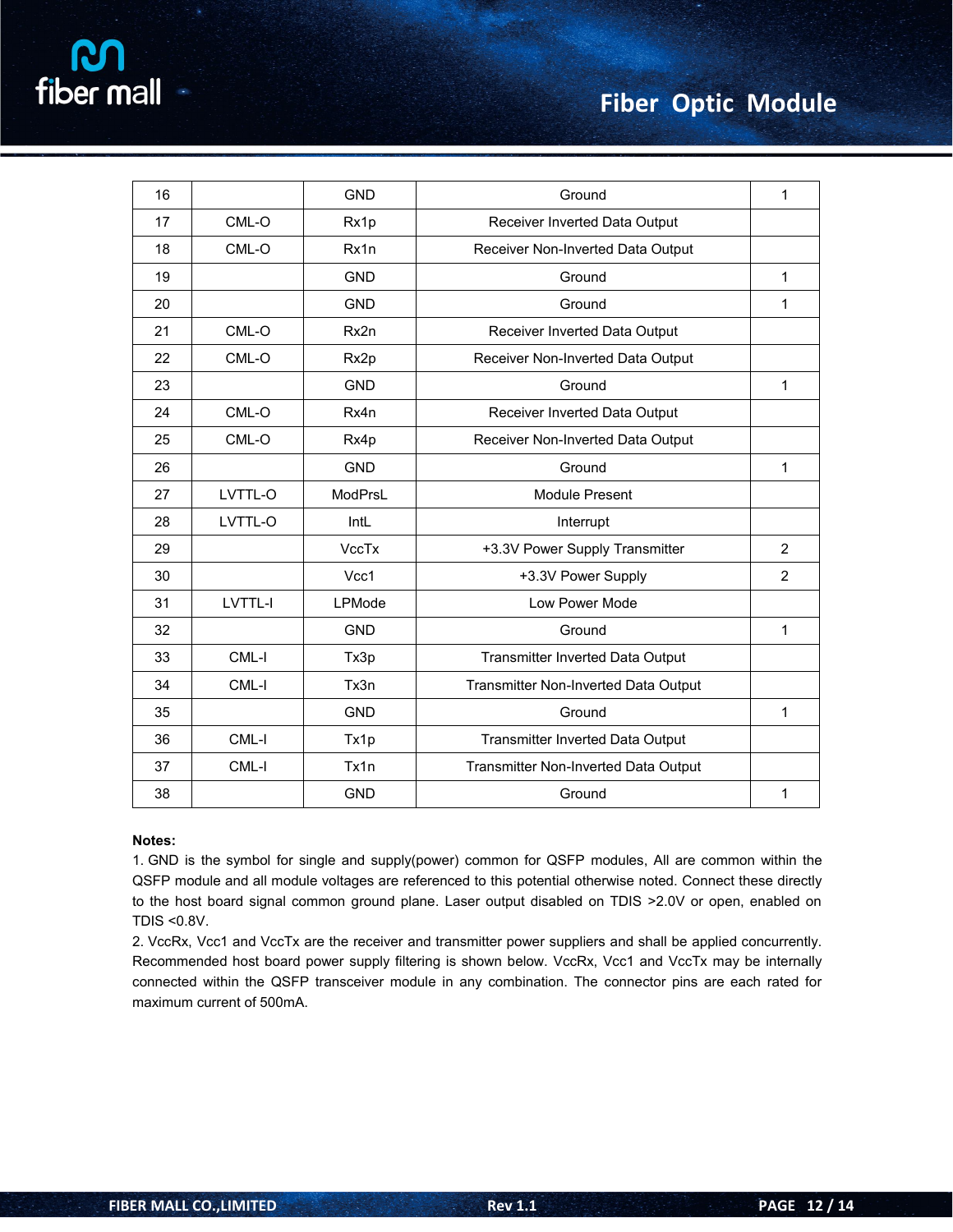

### **Optical Interface Lanes and Assignment**

Below figure shows the orientation of the multi-mode fiber facets of the optical connector



Outside View of the QSFP Module MPO

| Fiber No. | <b>Lane Assignment</b> |
|-----------|------------------------|
|           | R <sub>X0</sub>        |
| 2         | RX <sub>1</sub>        |
| 3         | RX <sub>2</sub>        |
|           | RX3                    |
| 5         | Not Used               |
| 6         | Not Used               |

Lane Assignment Table